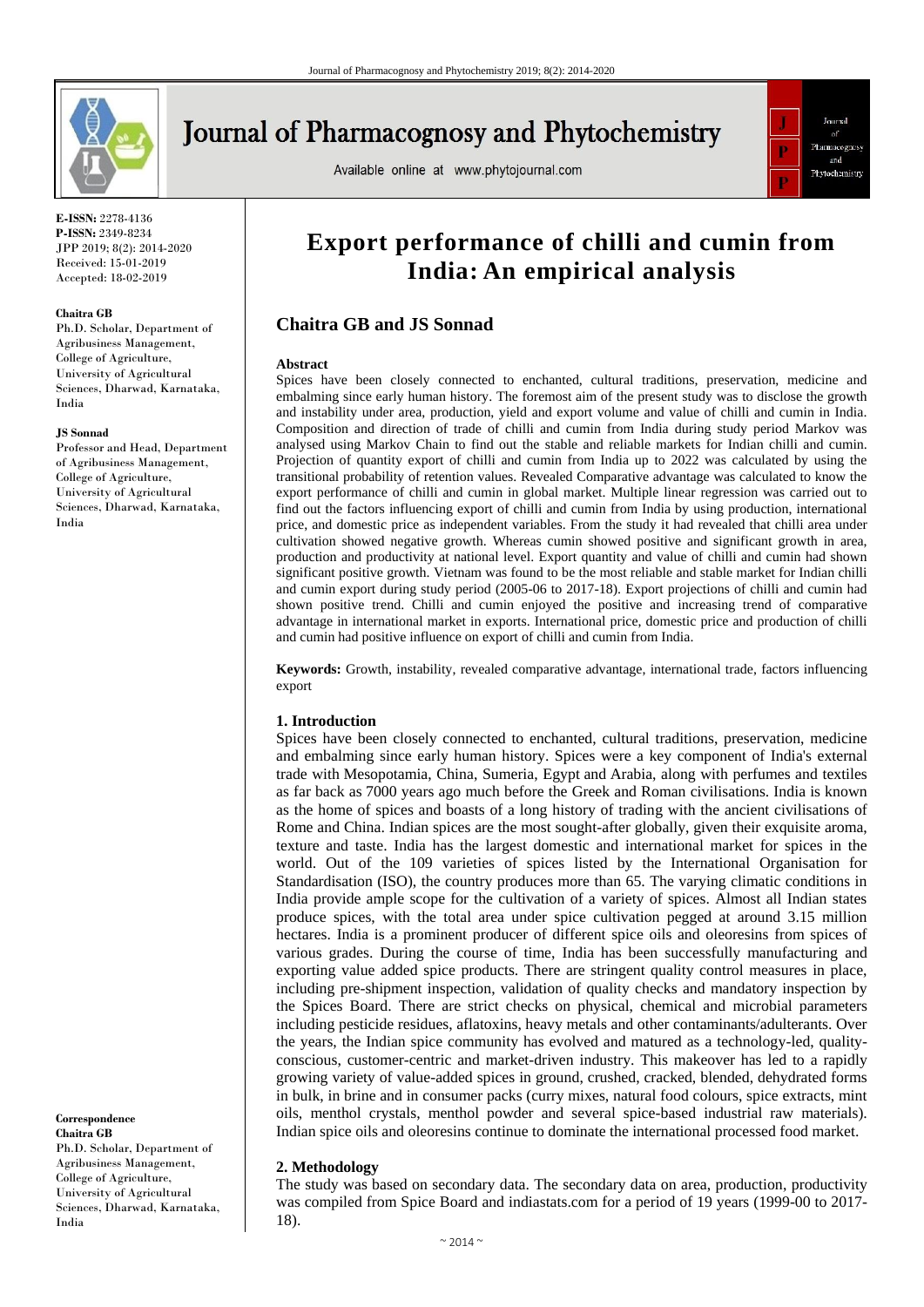Journal of Pharmacognosy and Phytochemistry

Price and volume of trade of export data for a period of nineteen years from 1999-00 to 2016-17 was compiled from UN comtrade website. Based on the volume of export over the last five years, major minimum of two crops were considered for the detailed study viz., Chilli and Cumin.

Exponential growth function was used to study the growth in area, production, productivity and export of selected spices from India. In order to analyse instability in area, production, productivity and export of selected spices Cuddy-Della Valle index corrects the coefficient of variation. The coefficient of variation (CV) was calculated by using the formula coefficient of variation. Markov chain analysis was employed to examine the composition and direction of trade of selected spice export. Revealed Comparative Advantage (RCA) analysis was employed to examine the export performance of selected spices. Multiple linear regression analysis was used to examine the factors influencing on export of selected spices from India.

# **Compound growth rate model**

The growth in quantity of export of coffee was analyzed using the compound growth rate (CAGR). CAGR was computed using log-linear model.

ln yt= $\alpha t + \beta t + ut$ 

Where,

yt=Quantity (tons) of coffee in year t.

t=Time element which takes the value 1, 2 …………... n for various years.

αt=Intercept

βt=Regression coefficient

Annual compound growth rate (r)=[(Antilog  $\beta t$ )]×100

# **Instability analysis**

The formula suggested by Cuddy and Della was used to compute the index of instability. Instability index was used to study the stability of exports over the years.

Standard Deviation (σ)  $x100 \times 1-R^2$ Index Instability=  $Mean(X)$ 

# **Markov Chain Analysis**

The trade directions of Indian selected spices exports were analyzed using the first order Markov Chain Approach. Central to Markov Chain Analysis is the estimation of the Transitional Probability Matrix 'P' whose elements, Pij indicate the probability of exports switching from country 'i' to country 'j' over time. The diagonal element  $P_{ii}$  where i=j, measures the probability of a country retaining its market share or in other words, the loyalty of an importing country to a particular country's exports.

Annual export data for period 2005-06 to 2017-18 was used to analyze the direction of trade and changing pattern of major Indian spices export. In this context, five major importing countries of selected spices i.e. were Vietnam, Malaysia, United States of America, United Kingdom, United Arab Emirates, Saudi Arabia, Bangladesh, Iran, Nepal, and along with others countries were considered. The average exports to a particular country was considered to be a random variable which depends only on the five years past exports to that country, which can be denoted algebraically as

$$
E_{jt} = \sum_{i=1}^{n} \Big[E i_{t-1} \Big] P_{ij} + e_{jt}
$$

Where,

 $E_{it}$  = Exports from India to the j<sup>th</sup> country in the year t  $E_{it-1}$  = Exports of i<sup>th</sup> country during the year t-1

 $P_{i,j}$  = The probability that exports shift from i<sup>th</sup> country to j<sup>th</sup> country

 $e_{it}$  = The error term which is statistically independent of  $E_{it-1}$  $n =$ The number of importing countries

The transitional probabilities  $P_{ii}$ , which can be arranged in a (c x n) matrix, have the following properties.

$$
\sum_{i=1}^{n} P_{lj} = 1_{\text{And } 0 \le P_{1j} \le 1}
$$

Thus, the expected export share of each country during period't' is obtained by multiplying the exports to these countries in the previous period (t-1) with the Transitional Probability Matrix. The probability matrix was estimated for the period 2005-06 to 2017-18.

Thus, the Transitional Probability Matrix (T) is estimated using linear programming (LP) framework by a method referred to as minimization of Mean Absolute Deviation (MAD).

Min,  $OP^* + Ie$ Subject to  $X P^* + V = Y$  $GP^* = 1$  $P^* \geq 0$ Where  $P^*$  is a vector of the probabilities P<sub>Ii</sub> O is the vector of zeros I is an appropriately dimensional vectors of areas E is the vector of absolute errors Y is the proportion of exports to each country. X is a block diagonal matrix of lagged values of Y V is the vector of errors G is a grouping matrix to add the row elements of P arranged in P\* to unity.

Using the estimated transitional probabilities, the exports of selected spices to various destinations was predicted by multiplying the same with the respective shares of base year. The export shares of Indian selected spices to different countries was predicted for the years 2018 to 2022 by using 2 step, 3 step, 4 step and 5 step transitional probabilities.

# **Revealed Comparative Avantage (RCA) Analysis**

The performance of selected major spices done using the RCA analysis. Revealed Comparative Advantage (RCA) was first introduced by Bela Balassa (1965)<sup>[4]</sup>. It is an economist's tool that uses the trade pattern to identify the business sectors in which an economy has a comparative advantage, when comparing the country of interests' trade profile with the world average. The objective of using RCA is to analyze a competitive advantage of each business section in the country of interest. The study uses information related to an export value. RCA had been transformed several times by Balassa (1986) <sup>[5]</sup>. The original RCA measures export performance by country and its industry or commodity. Its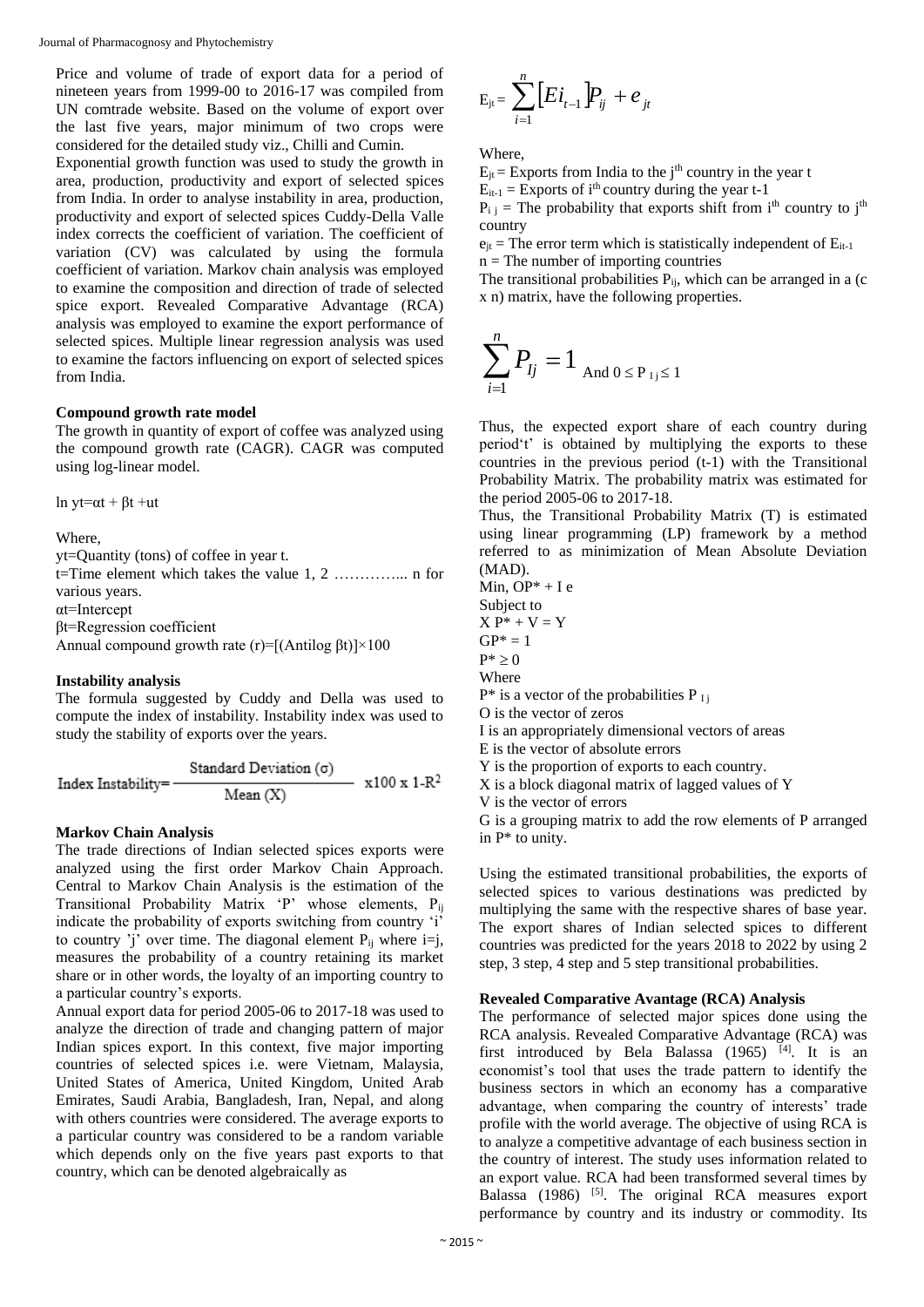formula defined as a country's share of world exports of a commodity divided by its share of total world exports. The index for country *i* and commodity *j* is calculated as follows:

$$
RCAij = (Xij/Xik) / (Xnj/Xnk) \dots \dots \dots \tag{1}
$$

Where,

 $Xii$  = Exports of country 'I' of commodity 'i'

 $Xik =$  Exports of country 'I' of a total agricultural commodities 'k'

 $Xni = Exports of a world 'n' of commoditv 'i'. and$ 

 $Xnk =$  Exports of a world 'n' of a total agricultural commodities 'k'

In the present study, country 'i' refers to India, commodity 'j' refers to any of the selected agricultural commodities, set of commodities 'k' refers to the total agricultural commodities and 'n'refers to world. When RCA assumed the value greater than unity for a given country in a given commodity, the country is said to have a revealed comparative advantage in that commodity. However, RCA suffers from the problem of asymmetry as pure 'RCA is basically not comparable on both sides of unity. If the index ranged from zero to one, a country is said not to be specialized in a given sector and if the value of the index ranged from one to infinity, the country is said to be specialized. The index is made symmetric, following the methodology suggested by Dalum *et al* (1998) [7] and the resultant index is called as 'Revealed Symmetric Comparative Advantage' (RSCA).

Mathematically, it can be expressed by the following equation (2).

$$
RSCA = (RCA-1) / (RCA+1) \dots (2)
$$

This measure ranges between  $-1$  and  $+1$  and is free from the problem of skewness. A commodity is said to have comparative advantage in its exports if the corresponding RSCA value is positive and vice versa. In the present study, the RSCA was used to look into the comparative advantage of the selected commodities.

#### **Regression Analysis**

Multiple linear regression was employed to identify the factors influencing the export of major spices. The model used was of the type

$$
Y = a + biXi + e \dots \dots \dots \tag{3}
$$

Where,

 $Y =$  Export (Tonnes)  $a =$ Constant or intercept  $bi = Regression coefficients$  $Xl$  = Price in domestic market ( $\overline{\mathcal{K}}/Kg$ )  $X2 =$  Export price of the spice ( $\overline{\mathcal{K}}/Kg$ )  $X3 =$  Production (Tonnes)

e = Disturbance term

To identify the factors influencing the export of major spices, multiple linear regression was made use of by placing export quantity as dependent variable (Y) and price in domestic market  $(X_1)$ , export price of the spice  $(X_2)$  and production  $(X_3)$  as independent variables  $(X_i)$  in the above model.

#### **3. Results and discussion**

## **Growth and instability in area, production and productivity of chilli in major states of India**

The growth and instability in area, production and productivity of chilli in major states of India is represented in Table 1. The production and productivity of chilli during the study period from 1999-00 to 2017-18 showed a significant positive annual growth rate of 3.64 per cent and 3.98 per cent respectively. The productivity of chilli seems to be higher, which is similar to the observations made by Krishnadas (2010) [12] during the period from 1999-00 to 2017-18. The growth in production was mainly contributed by high productivity which was probably attributed to introduction of high yielding varieties coupled with Integrated Nutrient Management.

The major states growing chilli showed positive growth in area. Tamil Nadu showed significant negative growth in area, production and productivity. The reduction in area and production in Tamil Nadu could be ascribed to competing crops like cotton and sugarcane.

The area, production and productivity under chilli cultivation in India was quite stable indicated by low coefficient of variation at 8.20, 12.84 and 10.70 per cent respectively. Similar results were reported by Krishnadas (2010)<sup>[12]</sup>. As a commercial crop confined to agro-climatic zones, the scope of variability in area and production is generally low.

Among the major growing states, Karnataka and Andhra Pradesh showed highest instability in production of 37.42 per cent and 33.24 per cent respectively. While other states were stable. Karnataka and Andhra Pradesh showed highest instability in productivity also. This instability is mainly contributed by high productivity of high yielding varieties used.

|         | Chilli (Per cent per annum) |             |          |                   |              |  |  |  |  |  |  |
|---------|-----------------------------|-------------|----------|-------------------|--------------|--|--|--|--|--|--|
| Sl. No. | <b>Major</b> states         |             | Area     | <b>Production</b> | Productivity |  |  |  |  |  |  |
|         | Andhra Pradesh              | <b>CAGR</b> | 0.56     | 0.61              | $2.34**$     |  |  |  |  |  |  |
|         |                             | Instability | 17.79    | 33.24             | 20.95        |  |  |  |  |  |  |
| 2       | Karnataka                   | <b>CAGR</b> | $-1.99$  | 1.64              | 1.98**       |  |  |  |  |  |  |
|         |                             | Instability | 29.03    | 37.42             | 20.48        |  |  |  |  |  |  |
| 3       | Orissa                      | <b>CAGR</b> | $-0.69$  | 0.02              | $1.20*$      |  |  |  |  |  |  |
|         |                             | Instability | 10.94    | 10.03             | 3.00         |  |  |  |  |  |  |
| 4       | Tamil Nadu                  | <b>CAGR</b> | $-3.49*$ | $-7.01*$          | $-2.72*$     |  |  |  |  |  |  |
|         |                             | Instability | 9.11     | 19.41             | 14.19        |  |  |  |  |  |  |
|         | India                       | CAGR        | $-0.42$  | $3.64*$           | 3.98*        |  |  |  |  |  |  |
| 5       |                             | Instability | 8.20     | 12.84             | 10.70        |  |  |  |  |  |  |

**Table 1:** Growth and instability in area, production and productivity of chilli in major states of India (1999-00 to 2017-18)

**Note:** \* Indicates significance at 1 per cent level \*\* Indicates significance at 5 per cent level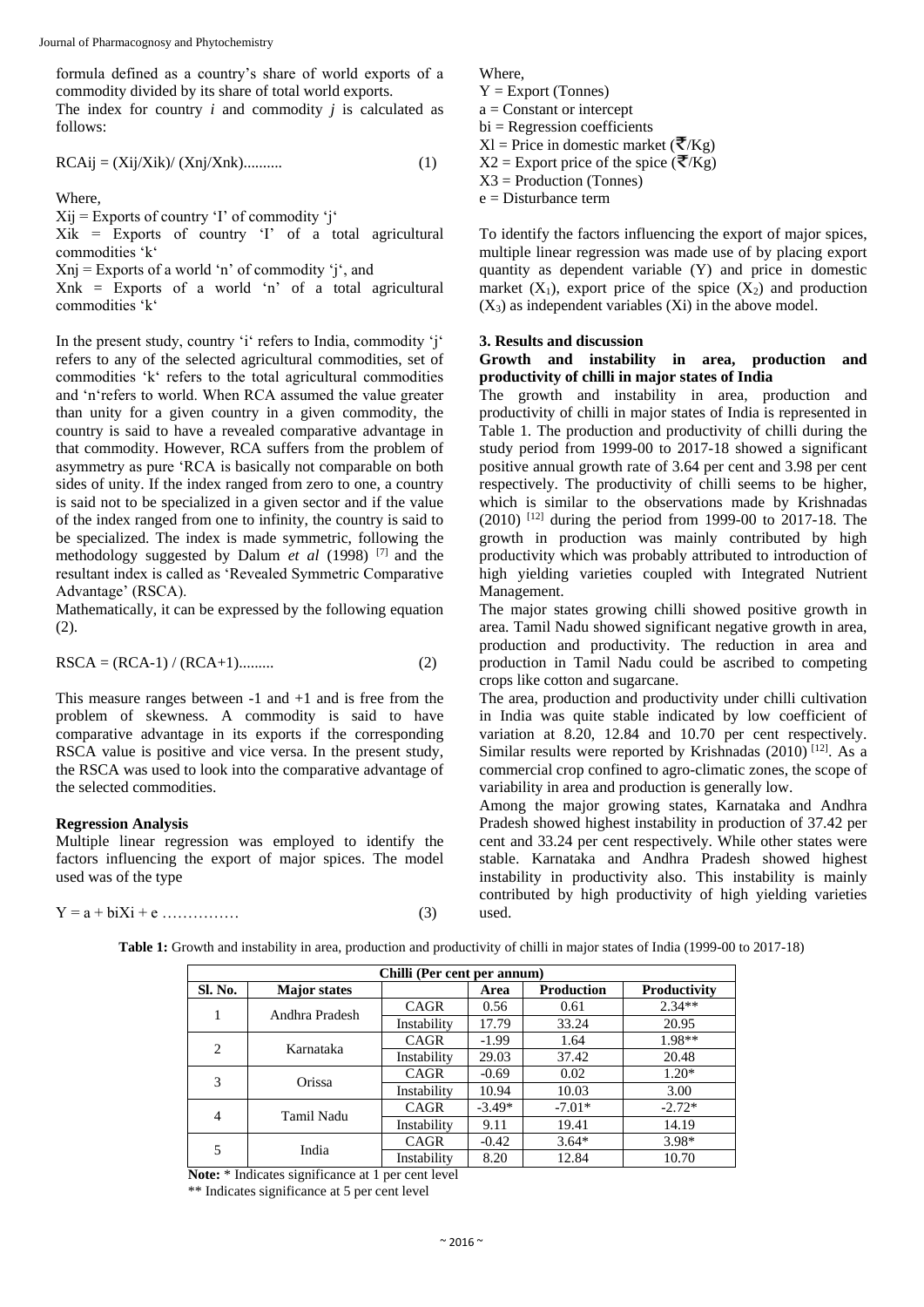# **Growth and instability in area, production and productivity of cumin in major states of India**

Table 2 states that the area under cumin grew at the rate of 5.40 per cent per annum. The expansion in area could be attributed to the better income realised by farmers versus the cultivation of other crops. The production of cumin had also shown significant positive growth of 9.97 per cent per annum during the study period. The productivity of cumin had shown significant positive growth which was contradicting to the observations is made by Krishnadas (2010) [12] during the period from 1979-80 to 2006-07.

The major states growing cumin Rajasthan and Gujarat showed highest growth rate in area and production and productivity of cumin. This could be ascribed as a result of better irrigation facilities available in Gujarat and congenial weather conditions in the Rajasthan.

The instability analysis of cumin witnessed that area, production and yield in India was low with coefficient of variation of 17.26, 18.27 and 18.02 per cent respectively. Among the major states Rajasthan showed high instability in area, production and productivity. This could be attributed as a result of shifting crop from cumin to fenugreek cultivation.

| <b>Table 2:</b> Growth and instability in area, production and productivity |
|-----------------------------------------------------------------------------|
| of cumin in major states of India (1999-00 to 2017-18)                      |

|   | Cumin (Per cent per annum) |             |          |         |                                |  |  |  |  |  |  |
|---|----------------------------|-------------|----------|---------|--------------------------------|--|--|--|--|--|--|
|   | Sl. No. Major states       |             | Area     |         | <b>Production Productivity</b> |  |  |  |  |  |  |
|   |                            | <b>CAGR</b> | $6.31*$  | 12.80*  | 5.92*                          |  |  |  |  |  |  |
|   | Gujarat                    | Instability | 21.07    | 21.94   | 6.67                           |  |  |  |  |  |  |
| 2 |                            | CAGR        | $4.15**$ | $6.91*$ | 2.12                           |  |  |  |  |  |  |
|   | Rajasthan                  | Instability | 36.31    | 46.16   | 27.93                          |  |  |  |  |  |  |
| 3 |                            | <b>CAGR</b> | $5.40*$  | 9.97*   | $4.05*$                        |  |  |  |  |  |  |
|   | India                      | Instability | 17.26    | 18.27   | 18.02                          |  |  |  |  |  |  |

**Note:** \* Indicates significance at 1 per cent level

\*\* Indicates significance at 5 per cent level

# **Growth and instability in export of chilli and cumin in India**

It was noticed from table 3 that the growth in quantity and value of export of chilli from India showed 11.65 per cent and 19.88 per cent per annum respectively. The remarkable growth in both quantity and value of chilli export recognised was mainly due to increased demand in the world market. The rigorous quality measures implemented by the Spices Board, viz. mandatory sampling and analysis for the presence of aflatoxin in export consignment of chilli had made Indian chilli more acceptable in the international markets. The lower output by other competing countries like China and Pakistan had also helped India to achieve record performance. The results of the study were in line with that of Yogesh and Mokshapathy  $(2013)$ <sup>[11]</sup>.

The chilli exports had shown instability in terms of volume and value of 11.37 per cent and 13.59 per cent respectively. There was a less variability in both volume and value of chilli exports from India hence India maintained its stability in international market.

The quantity and value of cumin exported from India increased at an annual rate of 18.44 per cent and 24.34 per cent per annum respectively. The exports had increased significantly in the past few years due to strong demand from the overseas markets. India is one of the major producer, exporter and consumer of cumin in the world. Almost 80 per cent of the crop cultivated is consumed in India itself. Krishnadas (2010) <sup>[12]</sup> observed similar result for cumin exported from India.

The cumin exports had shown instability in terms of volume and value of 31.32 per cent and 34.10 per cent respectively. The variability was the consequence of incredible growth in quantity of cumin exported and value realised was mainly due to increased demand in the world market.

The quantity of total spice exported had shown instability of 8.65 per cent while export earnings had shown instability of 19.81 per cent. India maintained its stability in export of total spices with respect to both quantity and value terms.

# **Transitional Probability Matrix of Chilli exports to major importing countries**

It was noticed from the Table 4 that, Vietnam was found to be the most stable importer of Indian chilli as it retained its original share of around 86.30 per cent which was the highest among the chilli importing countries. It lost its minor share of 13.70 per cent to Sri Lanka, Thailand and Bangladesh. Vietnam was the largest buyer of Indian chilli followed by other traditional buyers like Sri Lanka, Thailand, Bangladesh and Malaysia.

Malaysia was also found to be stable with 75.90 per cent of retention of its shares while losing a major share of 24.10 per cent to other countries. Thailand was also found to be stable with 74.20 per cent of retention of its shares while losing a major share of 25.80 per cent to Vietnam alone.

Other countries were also found to be stable with 65.70 per cent of retention of their shares while losing a share of 34.20 per cent to Sri Lanka and Thailand. Contradictory findings were reported by Krishnadas (2010)<sup>[12]</sup>. The rigorous quality measures implemented by the Spices Board of India, viz. mandatory sampling and analysis for the presence of aflatoxin and adulterant sudan in export consignment of chilli had made Indian chilli more acceptable in the international markets. The lower output by other major producers like China and Pakistan had also helped India to achieve record performance.

**Table 3:** Growth and instability in export of chilli and cumin in India (1999-00 to 2017-18)

| Sl. No         | <b>Spices</b> | <b>Export quantity</b> | <b>Export value</b> |        |
|----------------|---------------|------------------------|---------------------|--------|
|                | Chilli        | <b>CAGR</b>            | $11.65*$            | 19.88* |
|                |               | Instability            | 11.37               | 13.59  |
| $\overline{c}$ | <b>CAGR</b>   | 18.44*                 | $24.34*$            |        |
|                | Cumin         | Instability            | 31.32               | 34.10  |
| 3              |               | <b>CAGR</b>            | $9.76*$             | 16.82* |
|                | Total spices  | Instability            | 8.65                | 19.81  |

**Note:** \* Indicates significance at 1 per cent level \*\* Indicates significance at 5 per cent level

**Table 4:** Transitional Probability Matrix of Chilli exports to major importing countries (2005-06 to 2017-18)

| Country    | <b>Vietnam</b> | Sri<br>Lanka |       |       | ThailandMalaysiaBangladeshOthers |       |
|------------|----------------|--------------|-------|-------|----------------------------------|-------|
| Vietnam    | 0.863          | 0.002        | 0.089 | 0.000 | 0.045                            | 0.000 |
| Sri Lanka  | 0.023          | 0.168        | 0.000 | 0.000 | 0.700                            | 0.109 |
| Thailand   | 0.258          | 0.000        | 0.742 | 0.000 | 0.000                            | 0.000 |
| Malaysia   | 0.000          | 0.000        | 0.000 | 0.759 | 0.000                            | 0.241 |
| Bangladesh | 0.055          | 0.000        | 0.239 | 0.000 | 0.143                            | 0.563 |
| Others     | 0.000          | 0.342        | 0.001 | 0.000 | 0.000                            | 0.657 |

**Projections of Chilli exports to major importing countries**

The export projections of chilli to major importing countries were computed up to 2022 using the transitional probability of retention values and presented in the Table no.5. The projected market share, Sri Lanka was expected to decrease marginally from 12.10 percent to 9.71 percent during 2017-18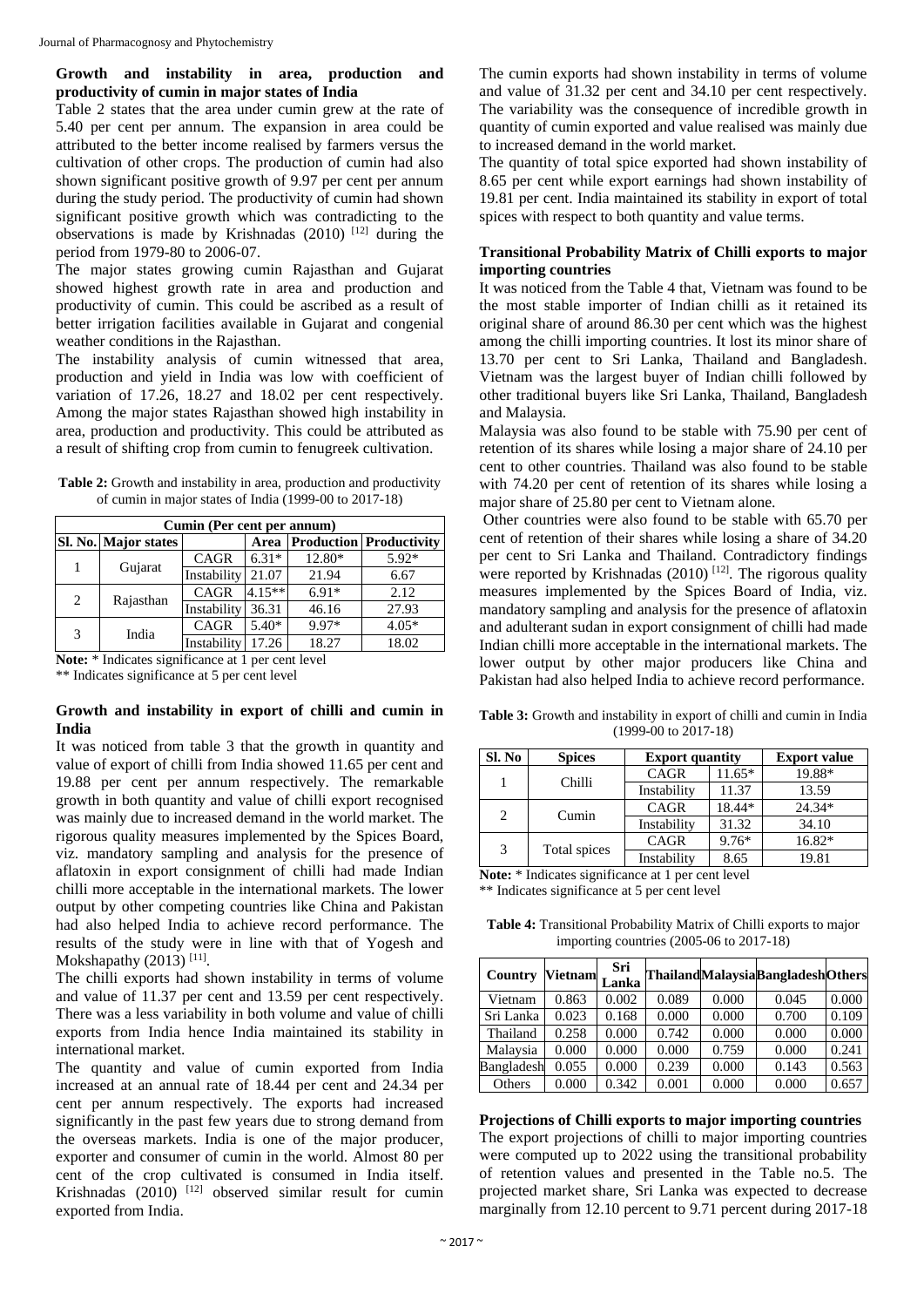to 2022-23 and similar trend was seen in the case of Bangladesh and Other countries. Keeping in view of the foregoing discussions, the threat becomes intense to India

when the competitors were increasing the share of sustainable chilli in the world markets, especially China.

|         | <b>Chilli</b> |                  |          |                  |          |                  |          |                  |          |                   |               |                  |  |
|---------|---------------|------------------|----------|------------------|----------|------------------|----------|------------------|----------|-------------------|---------------|------------------|--|
| Country |               | Vietnam          |          | Sri Lanka        |          | <b>Thailand</b>  |          | <b>Malaysia</b>  |          | <b>Bangladesh</b> | <b>Others</b> |                  |  |
| Year    | Actual        | <b>Predicted</b> | Actual   | <b>Predicted</b> | Actual   | <b>Predicted</b> | Actual   | <b>Predicted</b> | Actual   | <b>Predicted</b>  | Actual        | <b>Predicted</b> |  |
| 2018    | 140551.97     | 138853.33        | 51291.60 | 53714.36         | 60725.48 | 60809.82         | 27702.67 | 29633.33         | 12868.46 | 42271.19          | 150759.82     | 118617.98        |  |
|         |               | (31.32)          |          | (12.10)          |          | (13.70)          |          | (6.68)           |          | (9.52)            |               | (26.72)          |  |
| 2019    |               | 139076.93        |          | 46928.60         |          | 67711.31         |          | 31505.13         |          | 43891.14          |               | 114786.90        |  |
|         |               | (31.33)          |          | (10.57)          |          | (15.25)          |          | (7.10)           |          | (9.89)            |               | (25.86)          |  |
| 2020    |               | 140989.49        |          | 45851.15         |          | 73232.27         |          | 31786.09         |          | 39149.05          |               | 112891.98        |  |
|         |               | (31.76)          |          | (10.33)          |          | (16.50)          |          | (7.16)           |          | (8.82)            |               | (25.43)          |  |
| 2021    |               | 143782.57        |          | 44529.39         |          | 76363.54         |          | 31818.36         |          | 38480.92          |               | 108925.26        |  |
|         |               | (32.39)          |          | (10.03)          |          | (17.20)          |          | (7.17)           |          | (8.67)            |               | (24.54)          |  |
| 2022    |               | 146935.82        |          | 43084.28         |          | 78772.35         |          | 31620.92         |          | 37681.47          |               | 105805.21        |  |
|         |               | (33.10)          |          | (9.71)           |          | (17.75)          |          | (7.12)           |          | (8.49)            |               | (23.84)          |  |

**Table 5:** Projections of Chilli exports to major importing countries

**Note:** Figures in the parenthesis indicate export share in per cent

# **Transitional Probability Matrix of Cumin exports to major importing countries**

It could be inferred from Table no.6 that, the Vietnam was the most stable and reliable country with the retention of its share of 78.00 per cent. Vietnam lost its 22.00 of minor share to U.S.A and other countries. Whereas Vietnam was the largest buyer of Indian cumin, followed from U.S.A, U.A.E, Brazil, Egypt and other countries. While U.S.A was also found stable market for Indian cumin export with the retention of 32.60 per cent share. U.S.A lost its major share of 67.40 per cent to U.A.E, Egypt and other countries. U.A.E was also one of the stable and reliable importer of Indian cumin with retention of its share 30.70 per cent. U.A.E lost its major 69.30 per cent share to Egypt, Brazil and other countries.

Other countries retained 83.40 per cent share and lost its minor 16.6 per cent to U.S.A and Brazil. Vietnam was the growing market for Indian commodities especially with respect to Indian spices and India was the top most producer, exporter and consumer of cumin in the world.

| <b>Table 6:</b> Transitional Probability Matrix of Cumin exports to major |
|---------------------------------------------------------------------------|
| importing countries $(2005-06 \text{ to } 2017-18)$                       |

| Country       | <b>Vietnam</b> | U.A.E | U.S.A | Egypt | <b>Brazil</b> | <b>Others</b> |
|---------------|----------------|-------|-------|-------|---------------|---------------|
| Vietnam       | 0.780          | 0.000 | 0.014 | 0.000 | 0.000         | 0.206         |
| U.A.E         | 0.000          | 0.307 | 0.000 | 0.372 | 0.065         | 0.253         |
| U.S.A         | 0.000          | 0.460 | 0.326 | 0.018 | 0.000         | 0.196         |
| Egypt         | 0.770          | 0.000 | 0.000 | 0.230 | 0.000         | 0.000         |
| <b>Brazil</b> | 0.000          | 0.685 | 0.000 | 0.066 | 0.249         | 0.000         |
| Others        | 0.000          | 0.000 | 0.092 | 0.000 | 0.074         | 0.834         |

## **Projections of Cumin exports to major importing countries**

It could be inferred from Table no.7 that, the export projections of cumin to major importing countries were computed up to 2022 using the transitional probability of retention values. U.A.E was expected to increase marginally from 6.26 percent to 8.63 percent during 2017-18 to 2022-23 and similar trend was seen in the case of U.S.A, Egypt and Brazil.

|                | Cumin    |                  |          |           |          |                  |                 |           |               |                  |               |           |
|----------------|----------|------------------|----------|-----------|----------|------------------|-----------------|-----------|---------------|------------------|---------------|-----------|
| <b>Country</b> |          | Vietnam          |          | U.A.E     | U.S.A    |                  | Egypt $(A.R.E)$ |           | <b>Brazil</b> |                  | <b>Others</b> |           |
| Year           | Actual   | <b>Predicted</b> | Actual   | Predicted | Actual   | <b>Predicted</b> | Actual          | Predicted | Actual        | <b>Predicted</b> | Actual        | Predicted |
| 2018           | 29697.42 | 25970.79         | 10817.03 | 8991.78   | 10771.44 | 12371.73         | 3631.00         | 4603.85   | 5887.50       | 8302.14          | 82865.61      | 83429.71  |
|                |          | (18.08)          |          | (6.26)    |          | (8.61)           |                 | (3.20)    |               | (5.78)           |               | (58.07)   |
| 2019           |          | 23811.28         |          | 11382.32  |          | 13117.39         |                 | 4112.80   |               | 8826.74          |               | 82419.48  |
|                |          | (16.57)          |          | (7.92)    |          | (9.13)           |                 | (2.86)    |               | (6.14)           |               | (57.37)   |
| 2020           |          | 21748.03         |          | 12084.93  |          | 13124.56         |                 | 5050.04   |               | 9037.46          |               | 82624.98  |
|                |          | (15.14)          |          | (8.41)    |          | (9.14)           |                 | (3.52)    |               | (6.29)           |               | (57.51)   |
| 2021           |          | 20859.22         |          | 12232.55  |          | 13332.65         |                 | 5325.51   |               | 9150.67          |               | 82769.39  |
|                |          | (14.52)          |          | (8.51)    |          | (9.28)           |                 | (3.71)    |               | (6.37)           |               | (57.61)   |
| 2022           |          | 20377.62         |          | 12405.90  |          | 13464.76         |                 | 5391.59   |               | 9199.12          |               | 82831.01  |
|                |          | (14.18)          |          | (8.63)    |          | (9.37)           |                 | (3.75)    |               | (6.40)           |               | (57.65)   |

**Table 7:** Projections of Cumin exports to major importing countries

**Note:** Figures in the parenthesis indicate export share in per cent

## **Revealed Symmetric Comparative Advantage of major spices**

It could be inferred from table no.8 that, the study had shown that exports of chilli and cumin from India had responded differently in terms of comparative advantage during the study period. India had enjoyed a comparative advantage in chilli and cumin exports. A gradual increase in India's

comparative advantage had been depicted for exports of chilli. India had strengthened its position in the global markets in exports of chilli and cumin. India's status in exports of chilli and cumin been very comfortable. It is assumed to be more due to a growing demand for these products among the international consumers. Similar findings were reported by Ibrahim (2015).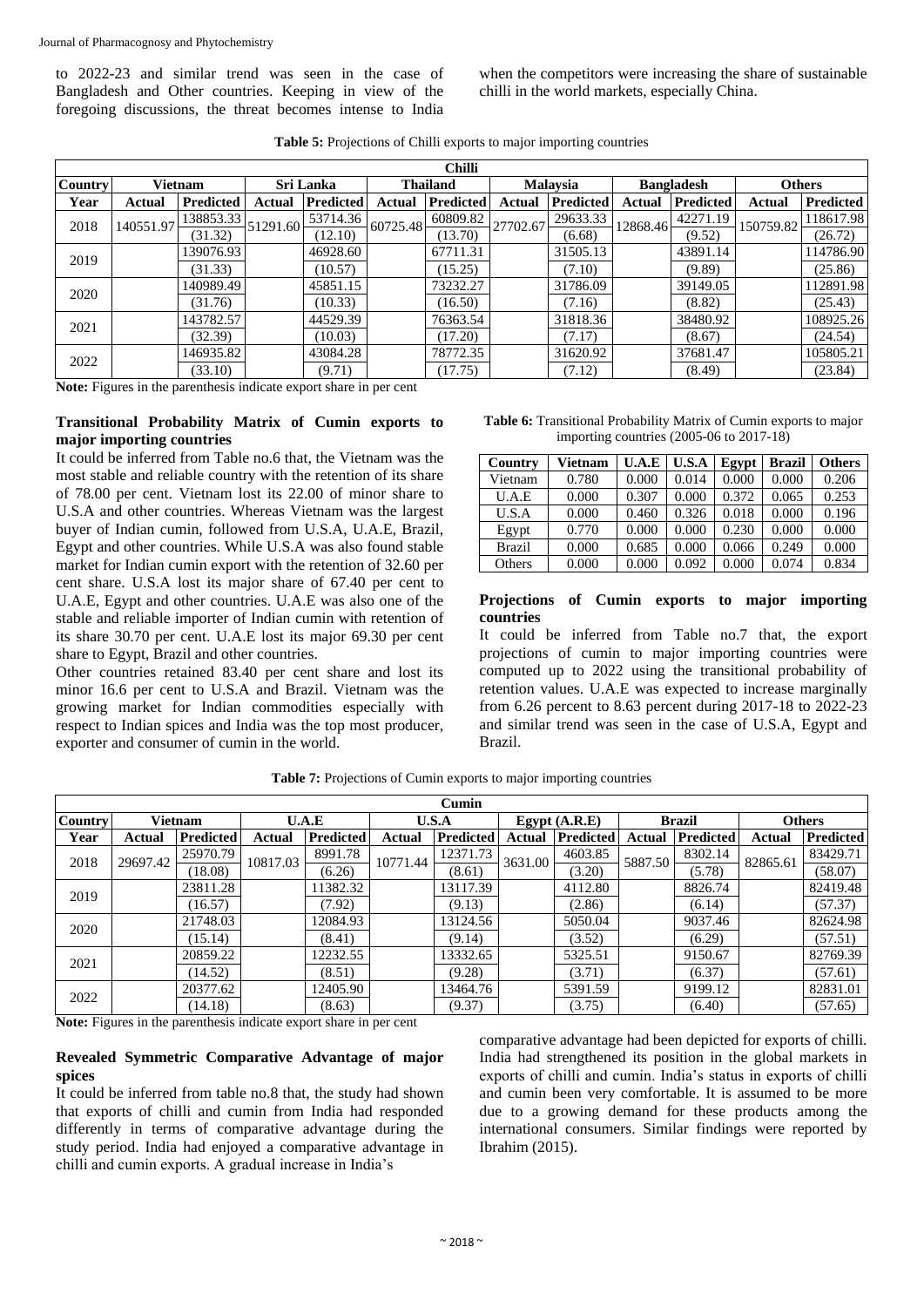**Table 8:** Revealed Symmetric Comparative Advantage of major spices

| Year    | <b>Chilli</b> | Cumin |
|---------|---------------|-------|
| 2000-01 | 0.84          | 0.95  |
| 2001-02 | 0.83          | 0.71  |
| 2002-03 | 0.83          | 0.45  |
| 2003-04 | 0.85          | 0.55  |
| 2004-05 | 0.85          | 0.83  |
| 2005-06 | 0.80          | 0.86  |
| 2006-07 | 0.87          | 0.82  |
| 2007-08 | 0.87          | 0.82  |
| 2008-09 | 0.87          | 0.92  |
| 2009-10 | 0.87          | 0.93  |
| 2010-11 | 0.88          | 0.90  |
| 2011-12 | 0.84          | 0.91  |
| 2012-13 | 0.92          | 0.86  |
| 2013-14 | 0.94          | 0.93  |
| 2014-15 | 0.95          | 0.94  |
| 2015-16 | 0.95          | 0.94  |
| 2016-17 | 0.94          | 0.92  |

**Table 9:** Factors influencing export of selected chilli during, 1999- 00 to 2017-18

| <b>Explanatory Variable</b>                                                        |         | Р        |         | $\mathbb{R}^2$ |      |
|------------------------------------------------------------------------------------|---------|----------|---------|----------------|------|
|                                                                                    | Chilli  |          |         |                |      |
| Intercept                                                                          | $-0.81$ | 0.89     | $-0.13$ |                |      |
| Domestic price in Guntur<br>market $(\overline{\nabla}/Kg)X_1$                     | 0.24    | 0.42     | 0.81    | $0.86*$        | 31.1 |
| Export price $(\overline{\boldsymbol{\overline{\tau}}}/\mathrm{kg})\overline{X_2}$ | 0.85    | $0.04**$ | 2.24    |                |      |
| Production (Tonnes) $X_3$                                                          | 0.60    | 0.22     | 1.25    |                |      |

**Note:** \* Indicates significance at 1 per cent level

\*\* indicates significance at 5 per cent level

**Table 10:** Factors influencing export of selected cumin during, 1999-00 to 2017-18

| <b>Explanatory Variable</b>                          |                     |             | R2 |                            |
|------------------------------------------------------|---------------------|-------------|----|----------------------------|
| Cumin                                                |                     |             |    |                            |
| Intercept                                            | $-4.02$ 0.16 $-1.4$ |             |    |                            |
| Domestic price in Unja market $(\vec{\nabla}/Kg)X_1$ |                     |             |    | $\frac{1.77}{-0.84*}26.94$ |
| Export price $(\overline{\nabla}/Kg)X_2$             |                     | $0.61$ 0.48 |    |                            |
| Production (Tonnes) $X_3$                            |                     | 0.2511.18   |    |                            |

# **Factors influencing export of chilli during 1999-00 to 2017-18**

It could be seen from the Table no.9 that, The coefficient of multiple determination indicated that 86.0 per cent of the variations in export of chilli were explained by the variables included in the function during study period 1999-00 to 2017- 18. Variable like production, domestic price and export price influenced the chilli export significantly. Export of chilli depended upon the level of production, followed by export price and domestic price. Production, export price and domestic price showed the positive influence on export of chilli from India. The export of chilli was highly influenced by international market price, production and domestic price. The remarkable advancement in quantity of chilli exported and value realised was mainly due to increased demand in the world market.

## **Factors influencing export of cumin during 1999-00 to 2017-18**

It could be seen from the Table no.10 that, the coefficient of multiple determination indicated that 84.0 per cent of the variations in export of cumin were explained by the variables included in the function. Variables like production, domestic price and export price influenced the cumin export

significantly. Export of cumin depended upon the level of production given the export price and domestic price. All the three variables showed the positive influence towards quantity export of coriander from India. The significant increase in exports could be attributed to the fall in supply from other origins in the world and it pushed up the export price. The exports had increased significantly in the past few years due to strong demand from the overseas markets. India was one of the major producer, exporter and consumer of cumin in the world. Almost 80 per cent of the crop cultivated was consumed in India itself.

# **4. Conclusion**

Since the area under chilli and pepper is showing a decreasing trend over the years, emphasis should be given for promotional programmes to augment the area under these spices. This will facilitate in creating more quality assured exportable produce and hence to take price advantage in the international market. The other competing countries are influencing more on instability in export of spices from India on both volume and value terms in global market. Appropriate measures should be taken to stabilise the export earnings. It is high time that the Indian spice sector should gear up if it has to sustain in the long run in the ever-competitive international arena. The future of the Indian spice sector lies in how to capitalize on its strength and opportunities, overcome the weakness and neutralize the threats in the coming couple of years.

# **5. References**

- 1. Acharya SP, Basavaraja H, Kunnal LB, Mahajanashetti, SB, Bhat ARS. Growth in area, production and productivity of major crops in Karnataka. Karnataka J Agric. Sci. 2012; 25(4):431-436.
- 2. Alidou M, Ceylan RF, Ilbasmis E. Trade and Revealed Comparative Advantage Measures: A Case of Main Export Crops of Benin Republic. J Facul. Econ. Admin. Sci. 2017; 18(1):382-397.
- 3. Anup A, Sekhon MK, Manjeet K. Export of Rice from India: Performance and Determinants. Agric. Econ. Res. Revw. 2016; 29(1):135-150.
- 4. Balassa Bela. Trade Liberalization and Revealed Comparative Advantage, The Manchester School of Economic and Social Studies. 1965; 33:99-123.
- 5. Balassa Bela. Comparative Advantage in Manufactured Goods: A Reappraisal, Rev. Econ. Stat. 1986; 68(2):315- 319.
- 6. Bharati B. Export performance of tobacco from Indian. M. Sc. Thesis. Univ. Agric. Sci., Dharwad. Karnataka (India), 2016.
- 7. Dalum BK, Laursen K, Villumsen G. Structural Change in OECD Export Specialization Patterns: Despecialization and Stickiness. International Rev. App. Econ. 1998; 12:447-467.
- 8. Ibrahim YC. Export performance of Indian spices in the WTO regime: A disaggregated analysis. Ph. D. Thesis, Cochin university of Science and Technology, Kochi, Kerala (India), 2015.
- 9. Krishnada M. Production and export performance of major Indian spices – An economic analysis. M. Sc. Thesis, Univ. Agric. Sci., Dharwad. Karnataka (India), 2010.
- 10. Kusuma DK, Basavaraja H. Stability Analysis of Mango Export Markets of India: Markov Chain Approach. Karnataka J Agric. Sci. 2014; 27(1):36-39.